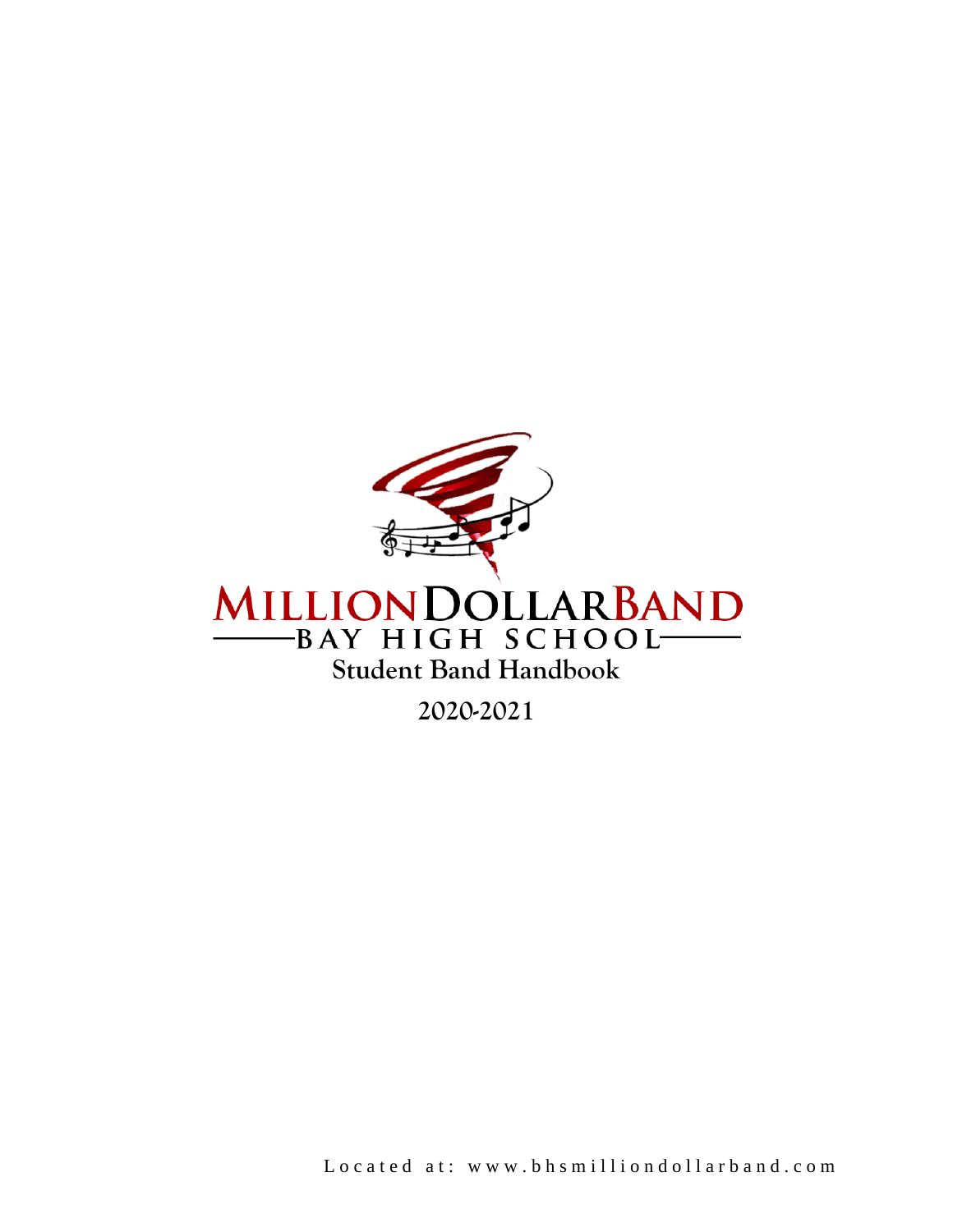## **TABLE OF CONTENTS**

| Million Dollar Band Mission Statement Material Communications and Million Dollar Band Mission Statement Material Communications and Mission Statement Material Communications and Mission Statement Material Communications an |  |
|--------------------------------------------------------------------------------------------------------------------------------------------------------------------------------------------------------------------------------|--|
|                                                                                                                                                                                                                                |  |
|                                                                                                                                                                                                                                |  |
|                                                                                                                                                                                                                                |  |
|                                                                                                                                                                                                                                |  |
|                                                                                                                                                                                                                                |  |
|                                                                                                                                                                                                                                |  |
|                                                                                                                                                                                                                                |  |
| $\emph{Concert Performance} \underline{\hspace{1cm}} 8$                                                                                                                                                                        |  |
|                                                                                                                                                                                                                                |  |
| Football Games 10 and 5 among 10 and 5 and 5 and 5 and 5 and 5 and 5 and 5 and 5 and 5 and 5 and 5 and 5 and 5 and 5 and 5 and 5 and 5 and 5 and 5 and 5 and 5 and 5 and 5 and 5 and 5 and 5 and 5 and 5 and 5 and 5 and 5 and |  |
|                                                                                                                                                                                                                                |  |
|                                                                                                                                                                                                                                |  |
|                                                                                                                                                                                                                                |  |
| Music                                                                                                                                                                                                                          |  |
| Uniforms 2000 13 minutes and the contract of the contract of the contract of the contract of the contract of the contract of the contract of the contract of the contract of the contract of the contract of the contract of t |  |
|                                                                                                                                                                                                                                |  |
| Student Leadership Selections & Duties Materian Material Accords 15                                                                                                                                                            |  |
| Lettering in Band<br>16                                                                                                                                                                                                        |  |
|                                                                                                                                                                                                                                |  |
|                                                                                                                                                                                                                                |  |
|                                                                                                                                                                                                                                |  |
|                                                                                                                                                                                                                                |  |
| Covid Guidelines 19                                                                                                                                                                                                            |  |
|                                                                                                                                                                                                                                |  |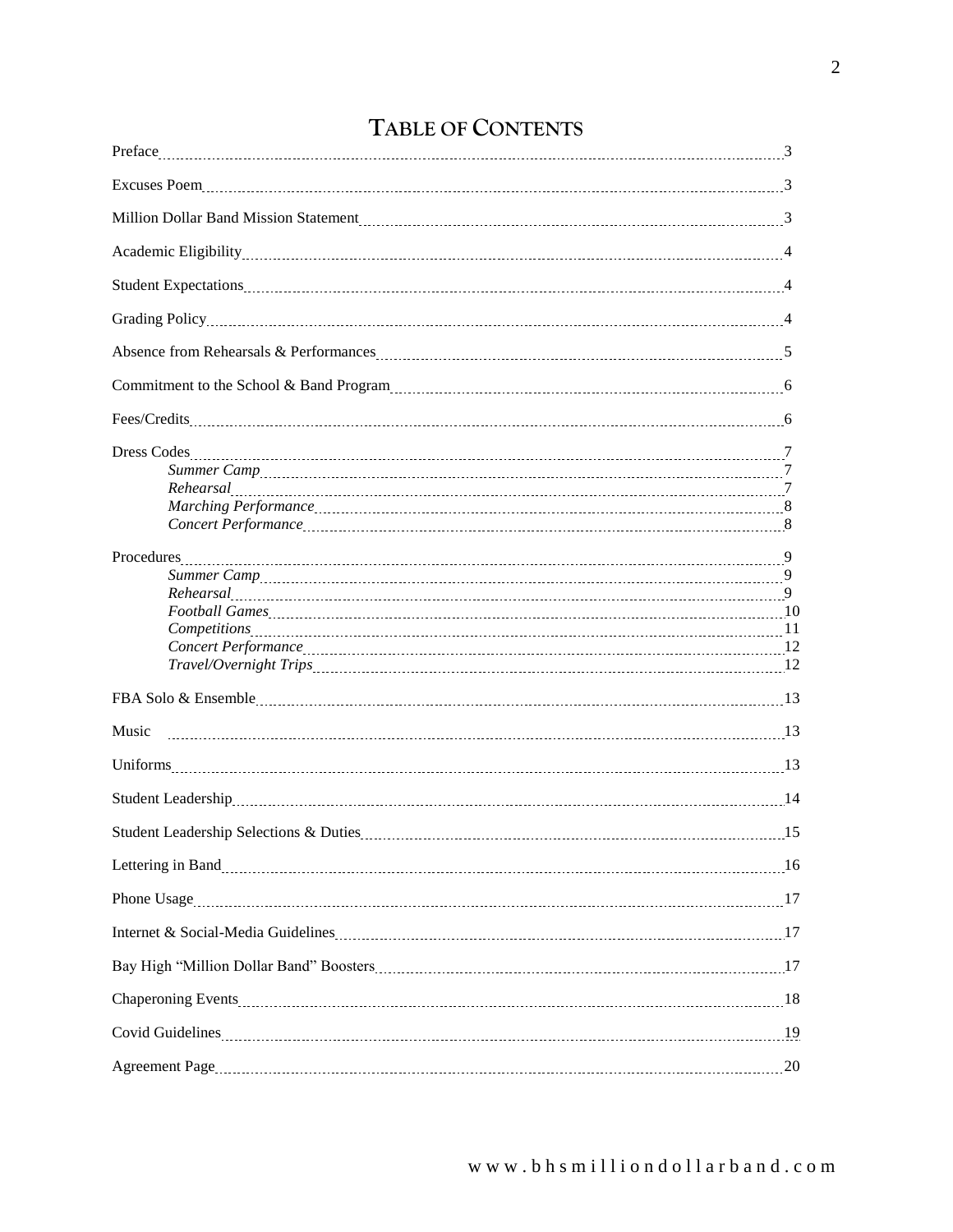## **PREFACE**

To make any organization successful, much planning and effort are required. This handbook was written for the students and parents of Bay High School's "Million Dollar Band." Knowledge of its contents will provide each student and parent with an understanding of how they may best contribute to the productivity and overall success of the program. All items listed in this Handbook are in ADDITION to any items in the School & District Policies.

## **EXCUSES POEM**

Excuses are tools of the incompetent

that build bridges to nowhere and monuments of nothingness.

Those who use them seldom excel in anything else.

# **MILLION DOLLAR BAND MISSION STATEMENT**

## TO CHANGE THE LIVES OF THOSE AROUND US BY SPREADING OUR PASSION FOR MUSIC AND PERFORMANCE.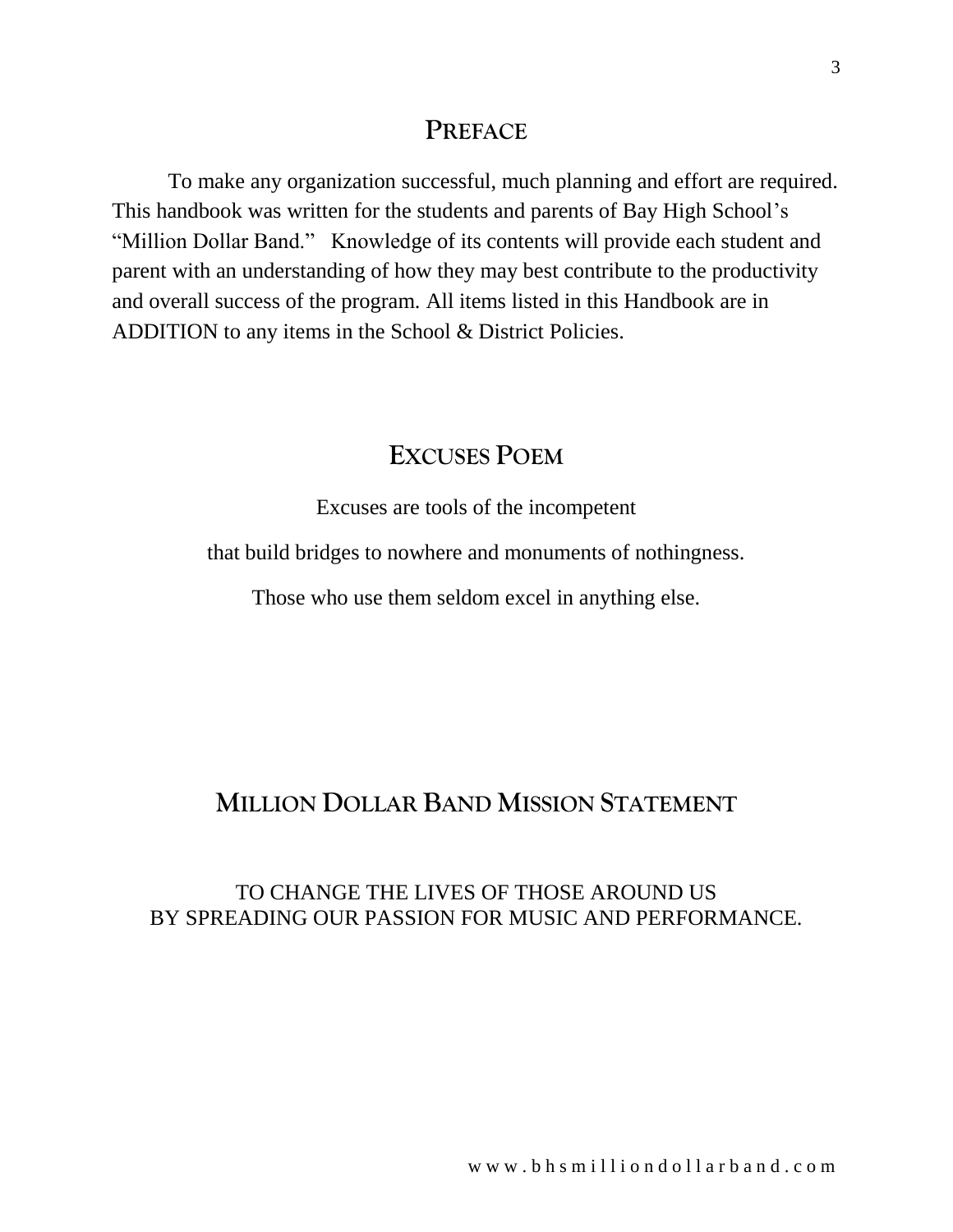# **ACADEMIC ELIGIBILITY**

- The 1997 Florida Legislature amended Section 232.425.F.S, regarding eligibility to participate in co-curricular activities stating the student must maintain an overall cumulative GPA of 2.0. If a student falls below this mark, a probationary period may be instituted, during which time the student must improve the GPA. If a student fails to do so, he/she will be removed from the program.
- All A's & B's in all Band Classes currently enrolled, and a 2.0 overall average are required to go on any "over-night" trip or perform in any FBA-related activity.

## **STUDENT EXPECTATIONS**

Each Band Member is expected to do the following:

- Attend all rehearsals and performances
- Be prepared for rehearsals and performances
- Keep instrument and equipment in performance condition
- Keep uniform in as-good-as or better condition in which it was received
- Understand the duties for the Officers so that the students may work with them to promote success
- Practice regularly at home (2 hours per week minimum) and study privately if possible
- Keep the band facility neat, clean and free of litter
- Keep up with and be responsible for the music and equipment issued to him/her
- Excessive violations of the student expectations may result in the student's removal from band

## **GRADING POLICY**

### **Weekly grade (Formative)**

100 points a week, 20 points per day, for Daily Activity in Class

### **Rehearsal/Performance Grade (Summative)**

100 or 200 Points each rehearsal/performance – completing the formative assessment is a prerequisite of the summative assessments. It is the duty of the students to stay informed using the band's official means of communication.

### **Pass Off/Prepared Performance Tests (Summative)**

200 Points for selected Pass Offs for all sections. This includes choreography, preselected music, or any other relevant material deemed necessary to pass off by the director.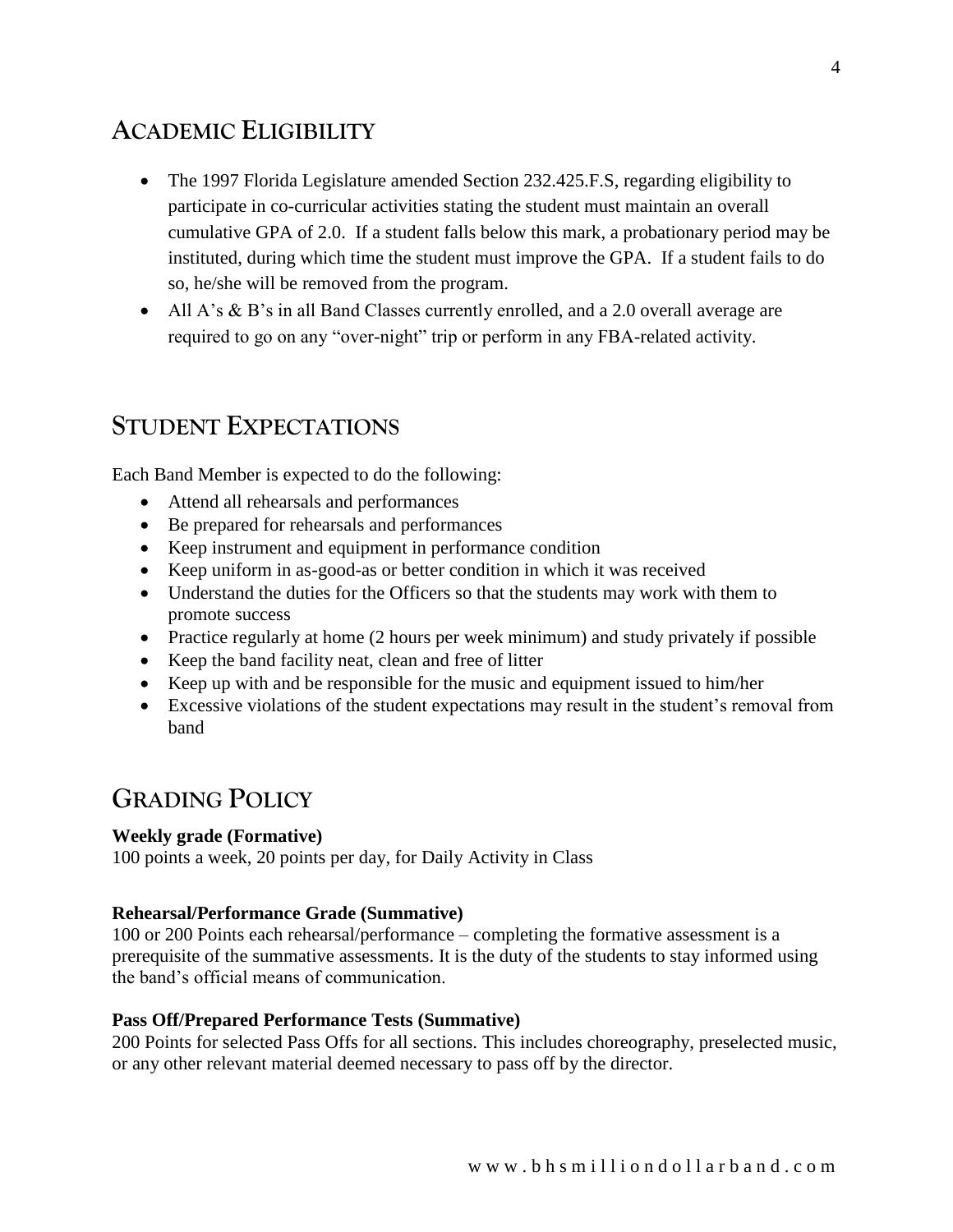The formative assessment is constantly happening in every rehearsal and instant feedback is given. There will be summative assessment pass-offs throughout the year. If a student fails these summative assessment pass-offs or a lack of participation throughout class, he/she may not be able to participate fully in the summative assessment grade.

Student may only make up grades that are excused by the Bay District Schools' policies. We cannot and are not able to recreate each performance situation, so the make-up assignment will be extensive to match the level of preparation for a performance or rehearsal. If a student has an unexcused absence from a performance, the double asterisk (missing assignment) will be used in Focus. If the absence is excused, the student will have five school days to complete and submit the assignment. Exceptions will be made on a case by case basis

### **How to get an "A" in Band:**

**Show up, participate, attend rehearsals & performances, and do the best you can all the time.**

## **ABSENCES FROM REHEARSALS & PERFORMANCES**

If you will be absent from a rehearsal or performance, you must go to the band website and fill out the proper form for missing an event.

All members are expected to attend every engagement in which the band participates, and are not dismissed from the performance until the band does the formal dismissal. If you are unable to attend a performance or rehearsal, you must inform the Director in advance through this web form. Illness, with a doctor's note, or death in the immediate family are the only legitimate excuses for missing a performance and rehearsal. Parents are responsible for written notice concerning absences from rehearsals and performances. Each rehearsal and performance is a grade for the student. Family Leave forms are available in the front office, and must be completed according to Bay District School Policies.

Remember the only excused absences are:

- 1. Death in immediate family 3. Illness
- 2. Doctor's Excuse (with note)

Missing any rehearsal, excused or unexcused will result in not being able to perform at halftime with the band. You will be required to participate in all other activities with the 'Million Dollar Band". More than 10 unexcused absences in a semester, or 5 unexcused absences from band may result in the student's removal from band classes.

### "POOR PLANNING ON YOUR PART DOES NOT NECESSITATE AN EMERGENCY ON MINE." **-BOB CARTER**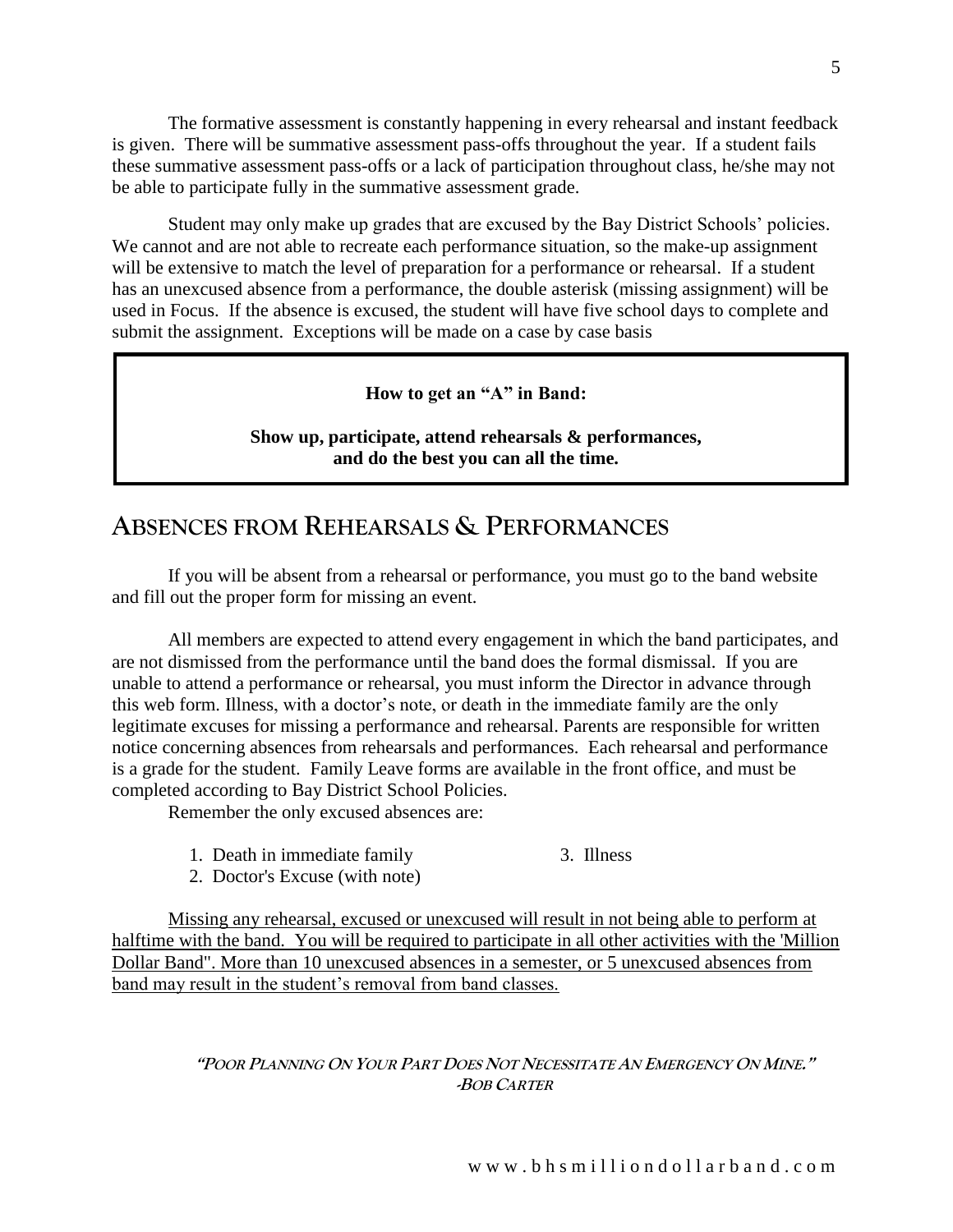## **COMMITMENT TO THE SCHOOL & THE BAND PROGRAM**

A student must attend school at least ½ day on the day of, or the last day before a performance and must also attend 100% of the rehearsals during the week to perform at halftime at the football games. Students must be enrolled in a Band/Colorguard Class during the school day. Attendance, in-class assignments, pass offs, and performances are a part of the final grade for the class.

### **"THERE ARE ONLY TWO OPTIONS REGARDING COMMITMENT. YOU'RE EITHER IN OR YOU'RE OUT. THERE'S NO SUCH THING AS LIFE IN-BETWEEN." – PAT RILEY**

*In a memo dated Feb. 12, 1996 from the Bay District Supervisor of extracurricular and co-curricular activities referring to Board policy pertaining to grading after school performances and rehearsals:*

*"This policy clearly states that grades can be assigned to after school performances and rehearsals. Our music classes are defined as co-curricular meaning that rehearsals and performances during or after school are part of the regular program of music. Grades are assigned by our music directors for performances and rehearsals that occur during and after school hours."*

#### *Section 8.291 Assessment and Reporting of Student Classroom Performance*

*Initial and primary authority and responsibility for assessment and reporting of students' classroom performance is hereby assigned to the classroom teacher. Such grades shall be based upon factors, including but not limited to Participation in performing group rehearsals and performances that occur during or after school hours in band, chorus and drama.*

## **FEES/CREDITS**

Every student who is an active part of the Million Dollar Band will be billed in Charms Office Manager for a \$100.00 Band Camp Fee as well as a \$200.00 Fair Share Fee. Percussion and Auxiliaries will have additional fees to cover the additional expenses of their items.

- The Band Camp Fee covers the food, water, instructors, and other band camp related expenses. The Fee of \$100.00 must be paid by July 24, 2020
- The Fair Share Fee covers all activities from band camp to the last performance of the fall. Charter buses, food, snacks, competitions, etc., are all covered as part of the Fair Share Fee. The Fee of \$200.00 must be paid by September 30, 2020.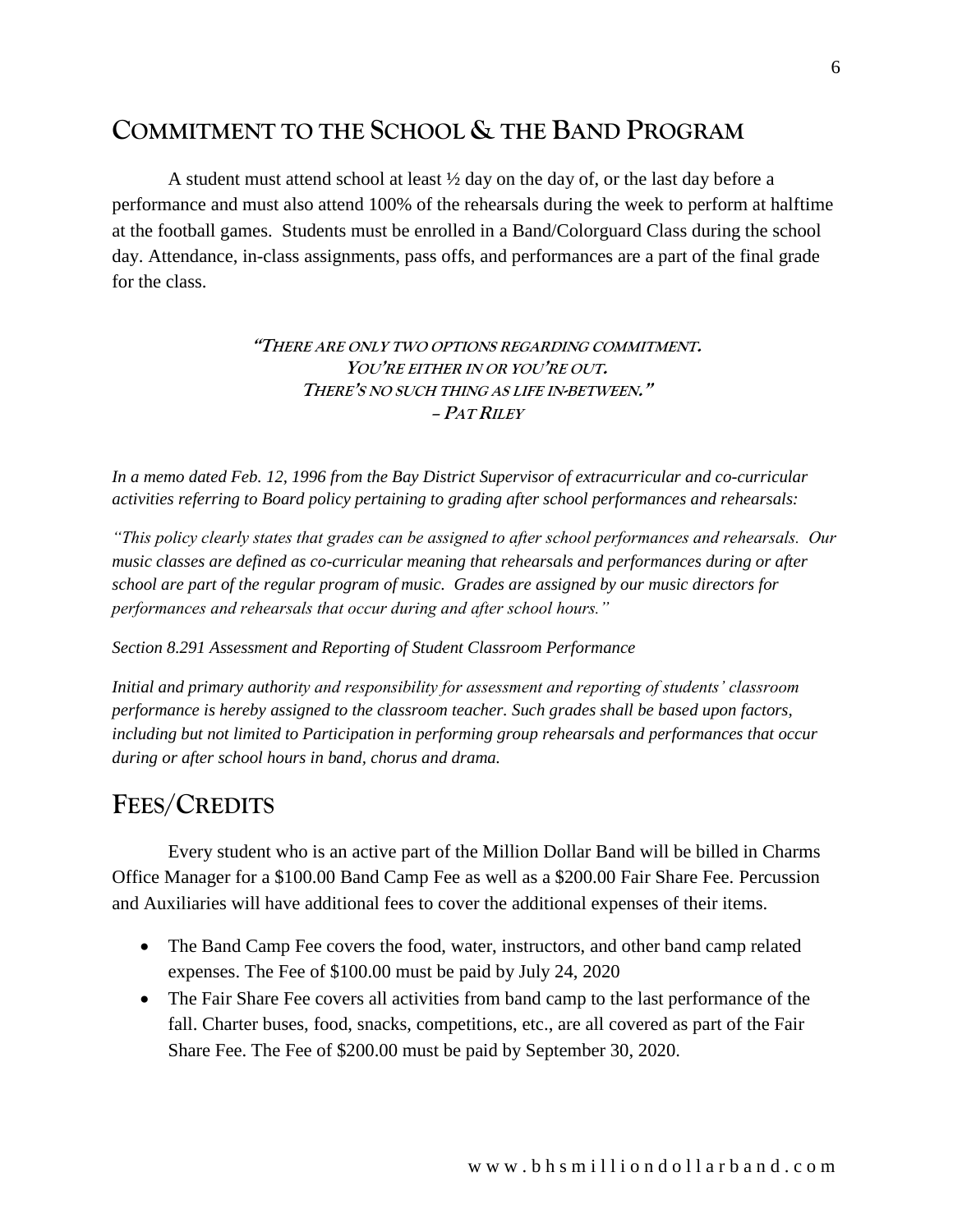- Upon graduation, a student can transfer up to \$100.00 of their credits towards another student of their choice, but only by request. Any remaining amount will be considered a donation to the Booster Scholarship Account.
- If a student is dismissed from band, or dismisses him/herself from band, and has a credit, that credit will be considered a donation to the Booster Scholarship Account.
- Any student who is dismissed from band, or dismisses him/herself from band will still be required to pay their bill.
- Once an item has been billed to the student, unless by error, the student is held accountable for that bill.

Students will have the opportunity to pay some of their fees via fundraising and working fundraisers. Building a credit in the Charms Office Manager acct is possible and can be used towards fees in the future. Credits of active band students can be used on band related items, such as hats, gloves, oil, and sticks –at the discretion of the band director and band boosters. Any payments towards the student's Fees are considered a donation and are not refundable.

## **DRESS CODE**

Uniformity is one of the most important aspects of a successful band program. Uniformity does not come by the "uniform" you bought, but by holding everyone to the same standard of dress.

While Band Camp may be a more relaxed dress code, it is still important to adhere to the dress code as stated.

## **SUMMER CAMP**

- **Woodwinds, Brass, & Percussion** T-Shirt/Dri-fit shirt, appropriate length shorts, and tennis shoes. Please do not where tank tops, cut offs, halter tops, spaghetti straps, etc.
- **Colorguard** T-Shirt/Dri-fit shirt, appropriate length shorts, and tennis shoes. Please do not where tank tops, cut offs, halter tops, spaghetti straps, etc.
- **DO NOT FORGET SUNSCREEN**

### **REHEARSALS**

- **Woodwinds, Brass, & Percussion** Black Shorts and Red Million Dollar Band T-Shirts No tank tops, halter tops, spaghetti-straps, etc **\*NO JEWLERY\***
- **Colorguard** Red Shorts and Black Million Dollar Band T-Shirt No halter tops, spaghetti-straps, etc **\*NO JEWLERY\***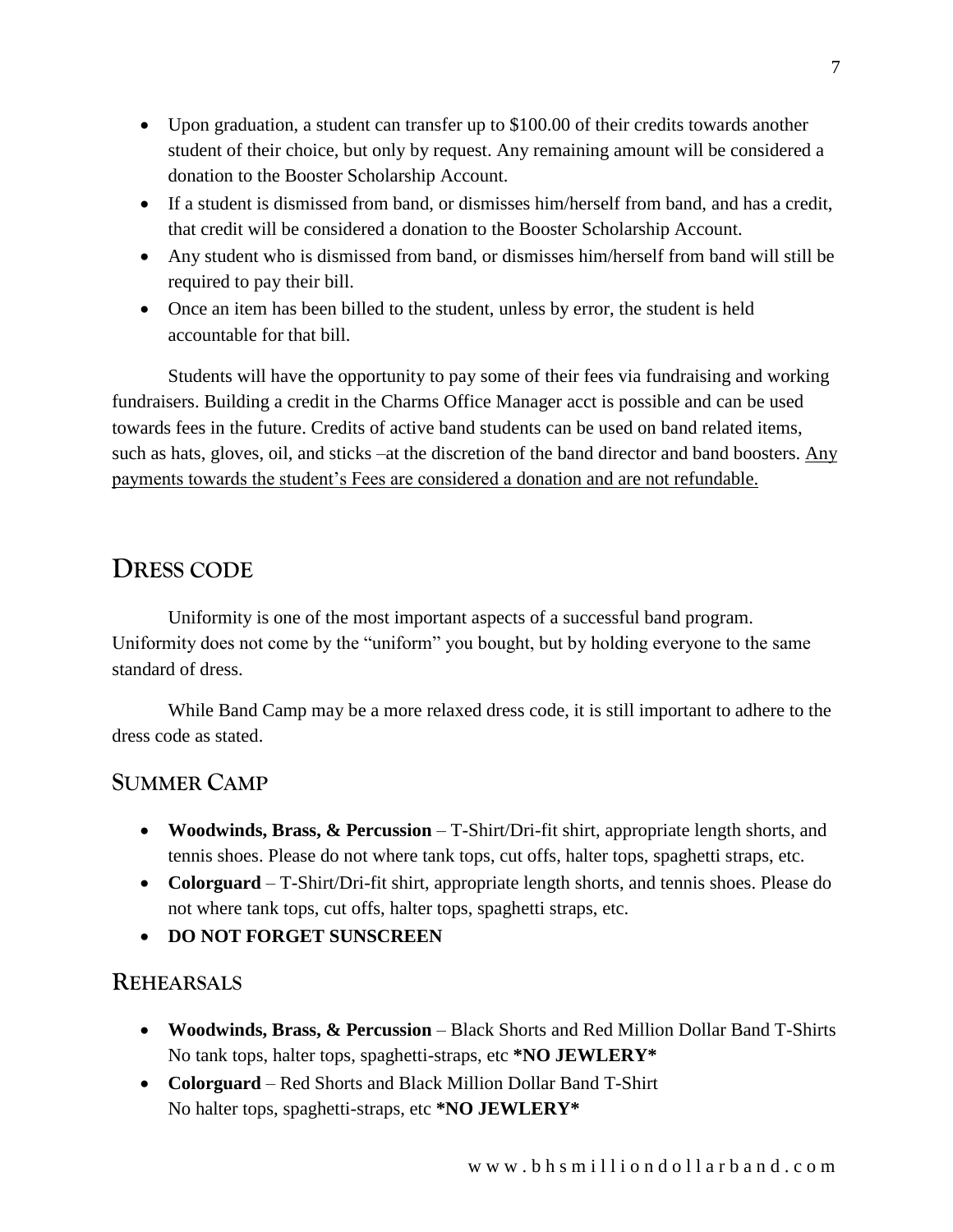• **TENNIS SHOES ONLY**! You simply cannot march/dance in heels, flip-flops, high tops, boots, chacos, etc.

Any band member who shows up to practice out of dress code may receive an unexcused absence. One (1) unexcused absence before a Friday night performance will result in the student not being able to march; they will stand at attention on the sidelines during the performance.

## **MARCHING PERFORMANCES**

- **Woodwinds, Brass, & Percussion** 
	- o Black Dri-fit shirt, Black Shorts, Black Calf/Crew socks must be worn under the uniform.
	- o Black Bibbers & Red Coat make sure to hang these up correctly every week. No one wants a wrinkly mess on the field.
	- o Black Marching Shoes, Hat, & Plume **\*NO JEWELRY\***
- **Colorguard**
	- o Stand Uniform & all necessary components
	- o Field Uniform & all necessary components
	- o Warm-Ups
	- o Ever-Jazz Shoes, Designated Jewelry Only
	- o Makeup deemed as part of the uniform, no extra (no fingernail polish, extra blush, etc.)

Any band member who shows up to performance out of dress code will receive an unexcused absence and will result in the student not being able to march; they will stand at attention on the sidelines during the performance.

No Jackets, Hoodies, or Sweatshirts can be worn on the outside of the uniform unless distributed by the band (Warm-Ups for colorguard, ponchos, etc.)

Keep in mind that performances need to be professional mindset. Un-natural hair dye colors, unkempt facial hair, jewelry, gaudy make up are all considered out of uniform.

## **CONCERT PERFORMANCES**

- **Woodwinds, Brass, & Percussion** All Black, Professional Attire. Appropriate length skirts/dresses, black slacks, black shirts/blouses. UP TO YOU!
- **Black Shoes \*No Jewelry\***

Keep in mind that performances need to be professional mindset. Un-natural hair dye colors, unkempt facial hair, jewelry, gaudy make up are all considered out of uniform.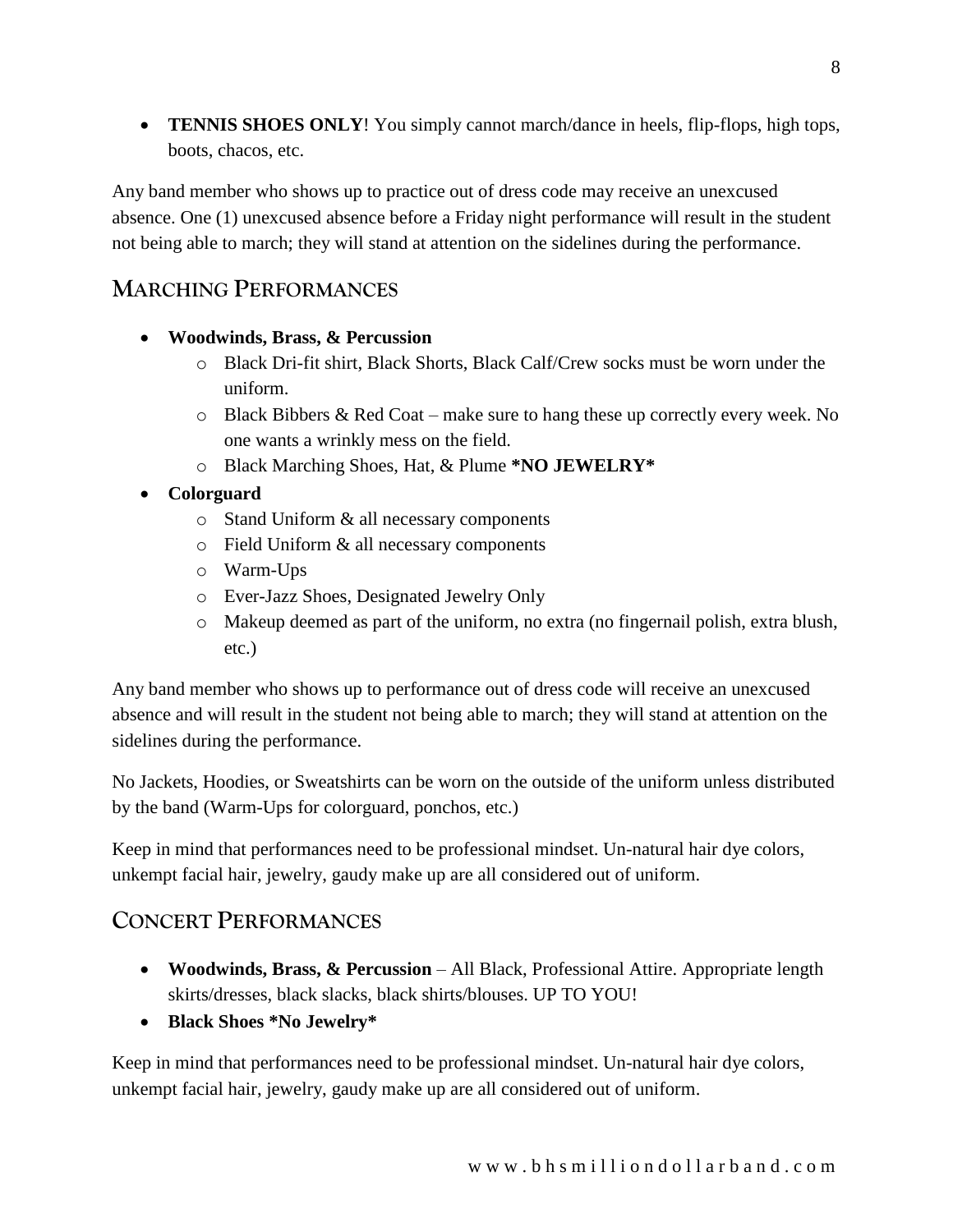## **PROCEDURES**

### **SUMMER CAMP**

Summer Camp includes Rookie Camp, Colorguard & Percussion Camp, and Full Band Camp. These events are mandatory for all applicable students. (Rookie Camp is mandatory for all MDB First Years, Colorguard & Percussion Camp for all students in each of those sections, and Full Band Camp for All MDB Students). Dates and Times will be made available in the Spring of the same calendar year of the camp.

Things to remember regarding Summer Camps:

- Summer is HOT, make sure to bring water, snacks, and sunscreen.
- Eating a healthy, hearty breakfast and lunch are extremely important during camp days.
- Staying hydrated does NOT end once dismissed. Avoid sugary drinks and drink plenty of water.
- The days are long, and the work is hard, but it is all worth it in the end. Keep your head up!
- Communication and Chain of Command are the best ways to navigate through Summer Camps. We cannot fix a problem we do not know about!

### **REHEARSALS**

During football season, full marching rehearsals are scheduled for every Tuesday and Thursday after school from 3:10-6:00 p.m. When a Thursday Night Football game occurs, rehearsal will be the only on Tuesday of that week, unless otherwise designated.

- Make sure to bring Water, Snacks, and Sunscreen to Rehearsal with you.
- For the safety of all of our students, please refrain from driving any vehicles to the practice field.
- All students should immediately report to the field and begin sectionals with the section leaders, Captains, and Dum Majors.
- No playing to and from the practice field, or while another person is speaking to the band.
- Marching band shoes or sneakers must be worn always. No sandals, flats, pumps, boots, flip-flops, etc. are allowed.
- Alertness is required, and one should react immediately to all commands and instructions.

Marching rehearsals will be most efficient if all members are diligent in correcting mistakes quickly and thinking ahead to the next move. Above all, take pride in every minute of rehearsal so that we can all take pride in our final product: the performance.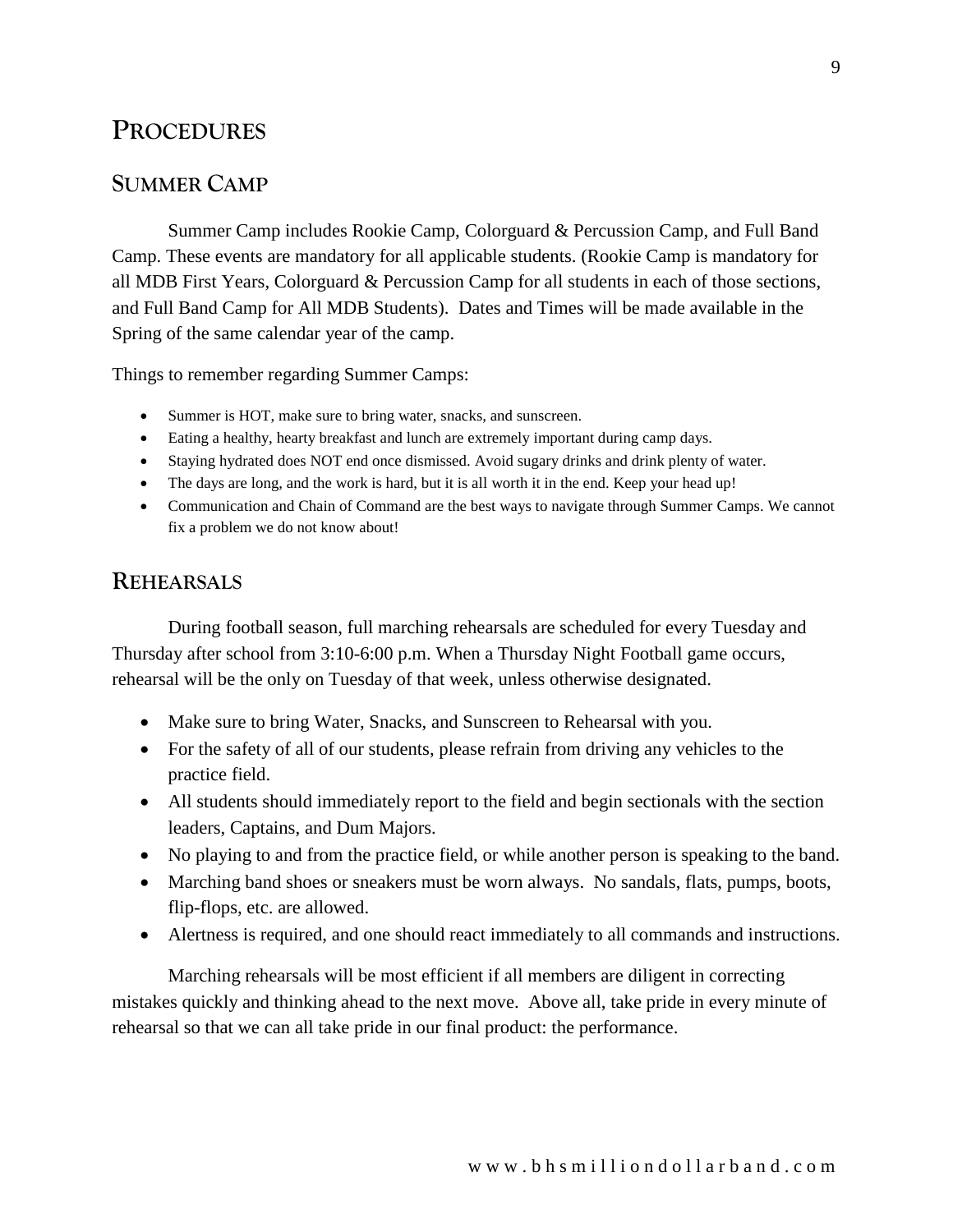A student must be in rehearsal dress code and attend 100% of the rehearsals during the week to perform at the football games and marching band competitions; this includes the last rehearsal before the performance.

If the schedule changes, students will have at least two (2) weeks prior knowledge, unless constituted by an emergency or change made by a higher authority figure.

## **FOOTBALL GAMES**

The Itinerary for each game can be found on the website, and on charms. The MDB is one of the highlights of the Football Games. Our operation running smoothly is the most important aspect of our success. The following list can serve as guidelines for the students and parents for each football game:

- A student must attend at least a  $\frac{1}{2}$  day the day of the football game to participate that evening.
- An absence from a rehearsal that week may result in the bandmember not marching in the halftime show, but is still required to participate in all other aspects of the game. Full grading credit can still be achieved in these circumstances.
- Games are a fun time for the band, but also a professional. At no time should a student behave in a way that would be embarrassing to him/her, their band, or their school –this includes professional speech, conduct, & leadership.
- Games are long, and oftentimes hot. Make sure to get a balanced meal before the game and drink plenty of water.
- The Chain of Command is in full effect. Always follow it with any concern or questions.
- Grading credit is rewarded based off of attendance and participation in the football games activities.
- Band members should only play when directed or instructed. No "solos," "ad libs," "hacking," or "flag flipping" are allowed.
- Students **MUST** ride the band bus to all out-of-town performances. Students may ride home with **ONLY** the custodial parent or legal guardian with a signed written permission form from that parent or guardian. The release form is due to the Band Director no later than the Wednesday prior to the weekend event. Students will be released only when the Director releases the students after the performance. The parent and student must "Check out" with the Director before leaving the event.
- Parents **ARE NOT** allowed to provide food or drinks to the students at performances unless otherwise instructed by the Director. Students will not be allowed to eat during the football game. **NO FOOD** will be allowed in the band section without consent from the Director.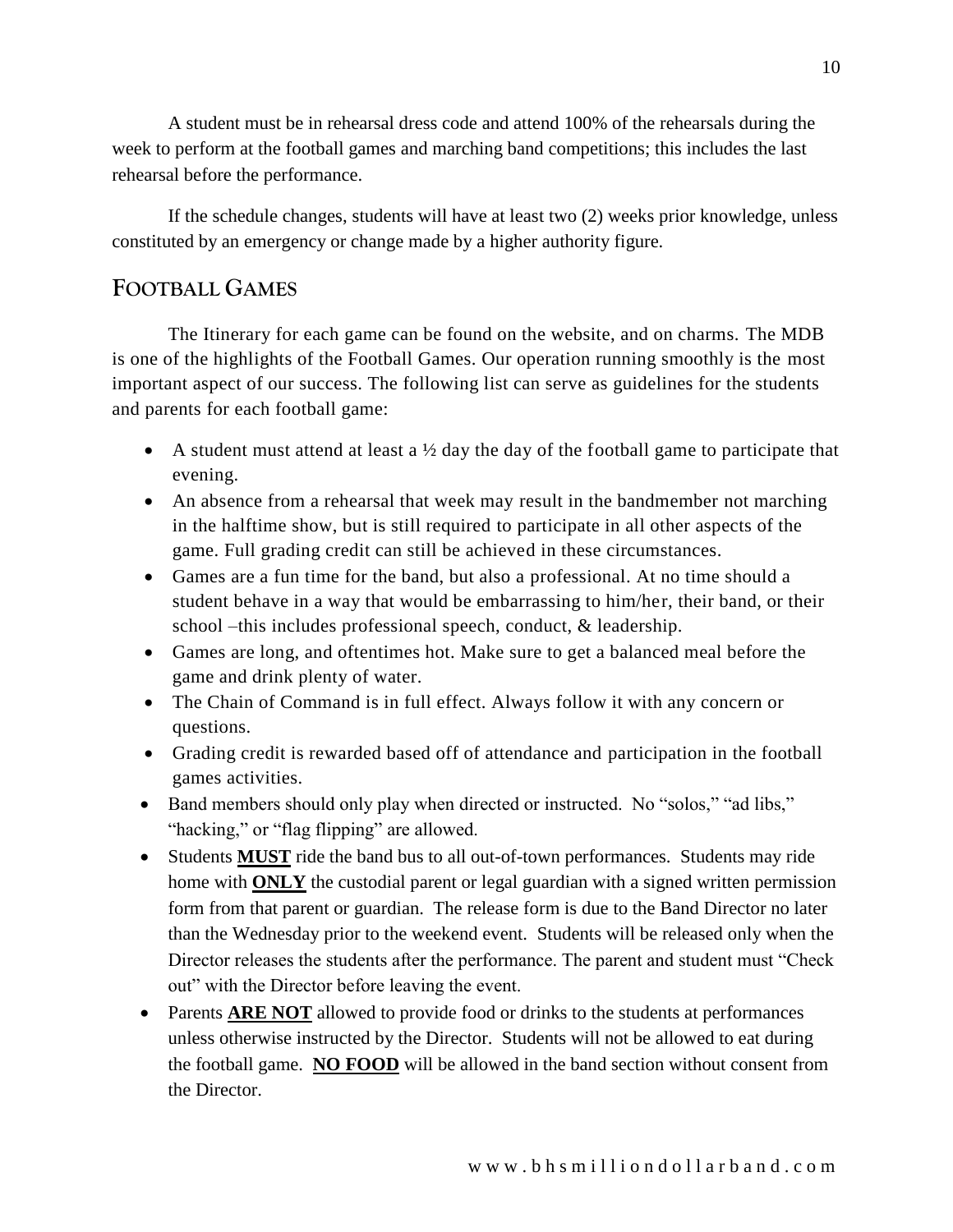- **ONLY THE DESIGNATED CHAPERONES FOR EACH EVENT** are permitted in the band section unless granted permission by the Director. Any others will be asked to leave. Chaperones are considered an extension of the directors and staff and must be given authority and respect.
- Each band member is personally responsible for all of his/her own equipment, whether school or personally owned.

## **COMPETITIONS**

Regardless of location or stakes of the competition, the procedures are roughly the same. You can find the itinerary on the website as well as charms. The MDB will be watched and seen the moment we arrive until the moment we leave. Please find this list of procedures to be useful:

- A student must attend at least a  $\frac{1}{2}$  day the day prior to the competition.
- Competitions are a fun time for the band, but also professional. At no time should a student behave in a way that would be embarrassing to him/her, their band, or their school –this includes professional speech, conduct, & leadership.
- The Chain of Command is in full effect. Always follow it with any concern or questions.
- Grading credit is rewarded based off of attendance and participation in the Competition.
- Students MUST ride the band bus to all out-of-town performances. Students may ride home with ONLY the custodial parent or legal guardian with a signed written permission form from that parent or guardian. The release form is due to the Band Director no later than the Wednesday prior to the weekend event. Students will be released only when the Director releases the students after the performance. The parent and student must "Check out" with the Director before leaving the event.
- Each band member is personally responsible for all of his/her own equipment, whether school or personally owned.
- We will ALWAYS be respectful of other bands and other performers.
	- o While a band is on the field, our section will remain silent.
	- o Our band will make NO negative comments about any band on the field or the stands – You never know who is watching or listening.
	- o During the Score announcements, we remain respectful of other bands, regardless of the scores.
	- o When our score is called out, our band is welcome to cheer, but keep in mind that excessive cheering may impede other bands from hearing their scores.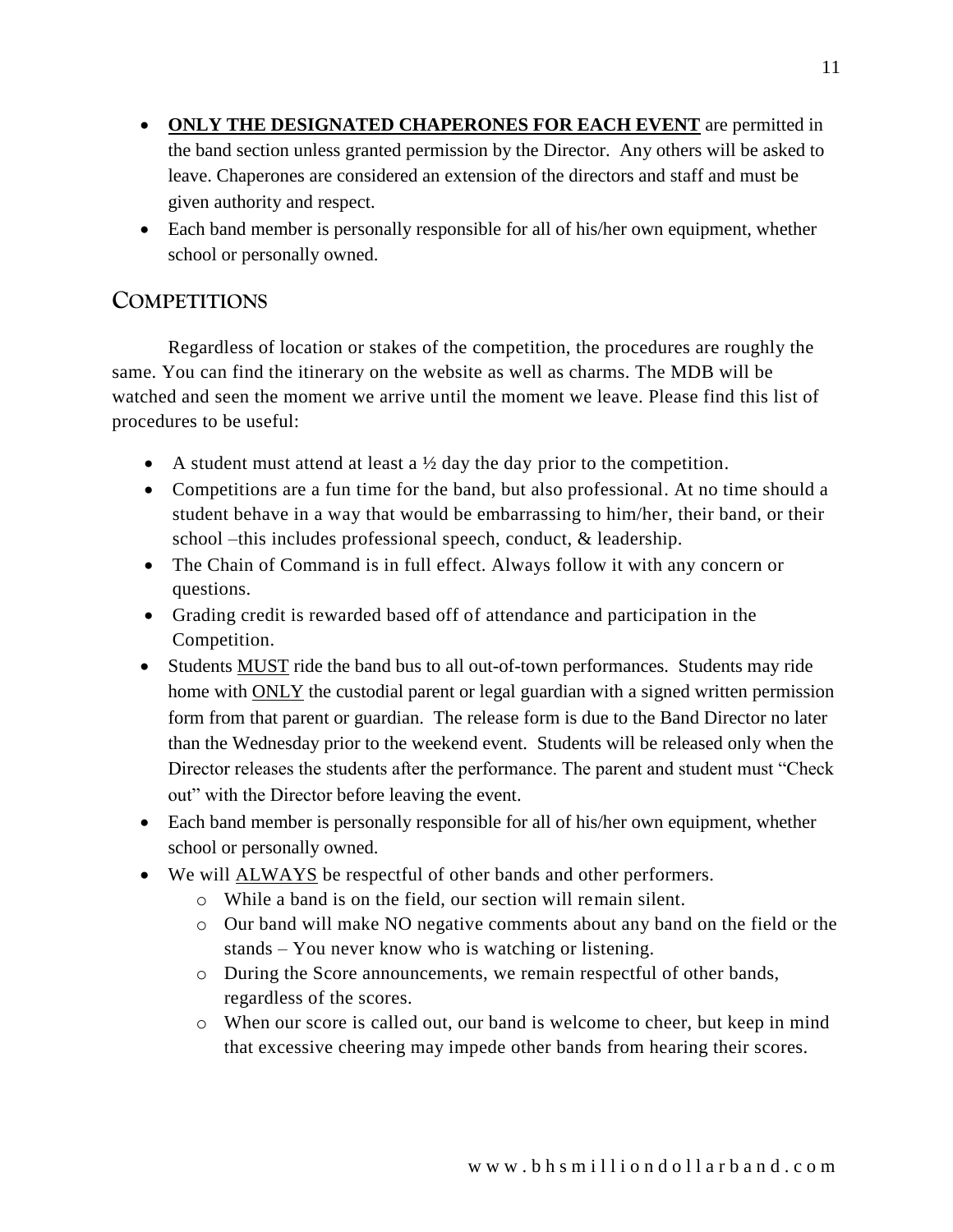## **CONCERTS**

Itineraries for Concerts will be available on the website and on Charms. Concerts and MPA Performances should follow the procedures listed below.

- A student must attend at least a  $\frac{1}{2}$  day the day of the concert.
- Concerts are a fun time for the band, but also professional. At no time should a student behave in a way that would be embarrassing to him/her, their band, or their school –this includes professional speech, conduct, & leadership.
- The Chain of Command is in full effect. Always follow it with any concern or questions.
- Grading credit is rewarded based off of attendance and participation in the Concerts.
- Students **MUST** ride the band bus to all out-of-town performances. Students may ride home with ONLY the custodial parent or legal guardian with signed written permission form from that parent or guardian. The release form is due to the Band Director no later than the Wednesday prior to the weekend event. Students will be released only when the Director releases the students after the performance. The parent and student must "Check out" with the Director before leaving the event.
- Each band member is personally responsible for all of his/her own equipment, whether school or personally owned.

# **TRAVEL/OVERNIGHT TRIPS**

- Transportation will be provided or approved by the school.
- Students MUST ride the band bus to all out-of-town performances. Students may ride home with ONLY the custodial parent or legal guardian with signed written permission form from that parent or guardian. The release form is due to the Band Director no later than the Wednesday prior to the weekend event. Students will be released only when the Director releases the students after the performance. The parent and student must "Check out" with the Director before leaving the event.
- When traveling on charter buses, place instrument and equipment on the curb next to your bus, or as directed. It is your responsibility that your instrument gets onto the bus. Loading crew will load the cargo bays. Flutes and clarinets will be carried on the bus.
- All students must ride the buses they signed up for. If specific seats are assigned, there will be no changes in these assignments. Room assignments for overnight trips will be made in advance and will not be changed except for extreme circumstances.
- Chaperones will be assigned to each bus. One student officer will be assigned to check roll and report results to the Directors.
- Standard rules of conduct for school buses are in effect for all trips.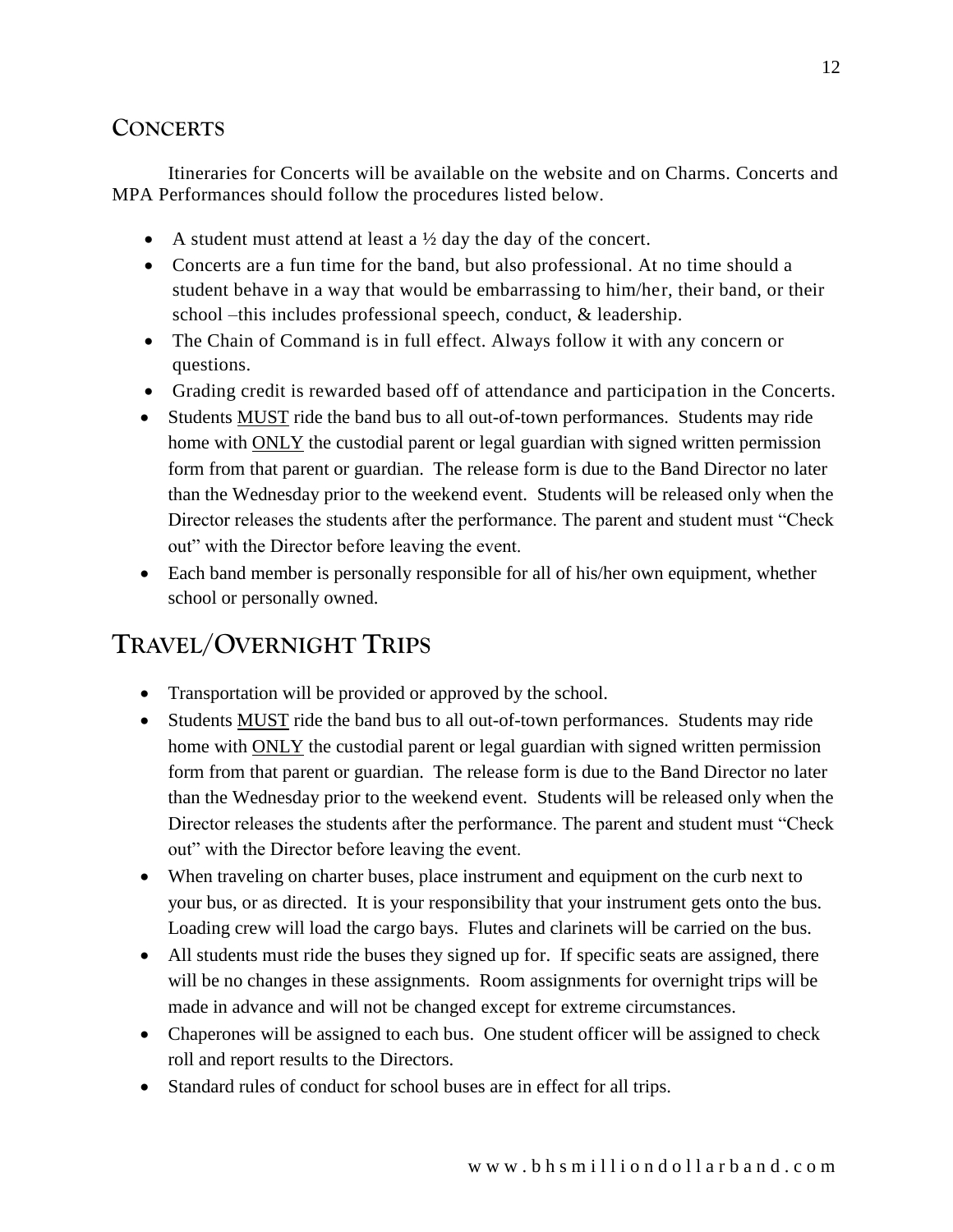- Upon arrival, everyone will remain seated on the buses until the Band Director gives instructions.
- No boys will be allowed in girls rooms, and vice versa; a Curfew will be strictly enforced.
- Do not leave the hotel grounds unless directed to do so by the Director, and never ride in a private automobile without specific permission from the Director.
- Any serious infraction of the rules may result in the offending student(s) being sent home. Other disciplinary action will follow.
- All band members are required to obtain a medical release and proof of insurance, school rules & procedures form, trip permission form, as well as permission for medication form for all events away from school. Any medications need to be registered with us and given to the medic on each event. We do these at the beginning of band camp and they will cover the student for the entire school year. If insurance changes at any time please inform us.

# **FBA SOLO AND ENSEMBLE**

Every member of the MDB Leadership and Colorguard is required to perform a solo or an ensemble for this event, all others are encouraged. You may participate in an ensemble (duet, trio, quartet, winter guard, etc.) or you may do a solo. If you are doing a solo, it is your responsibility to find and accompanist. You may have someone record your piano accompaniment and use an audio play back.

# **MUSIC**

Replacement of lost music is expensive and time-consuming. Each band member is responsible for the music issued to him/her. Replacement of the music will cost 25 cents per page. Give request and money to librarian.

# **UNIFORMS**

Band Uniforms will be used for Marching Band and Concert Band Season

A uniform will be issued to each student upon receipt of annual band fee. Students will be held responsible for the uniform issued to them. Replacement of a lost or damaged uniform could cost as much as \$825.00. Uniforms will be checked out to students, it is the student's responsibility to clean and maintain the uniform. Any articles that are lost will be replaced at the student's expense.

Personally supplied accessories will include the following: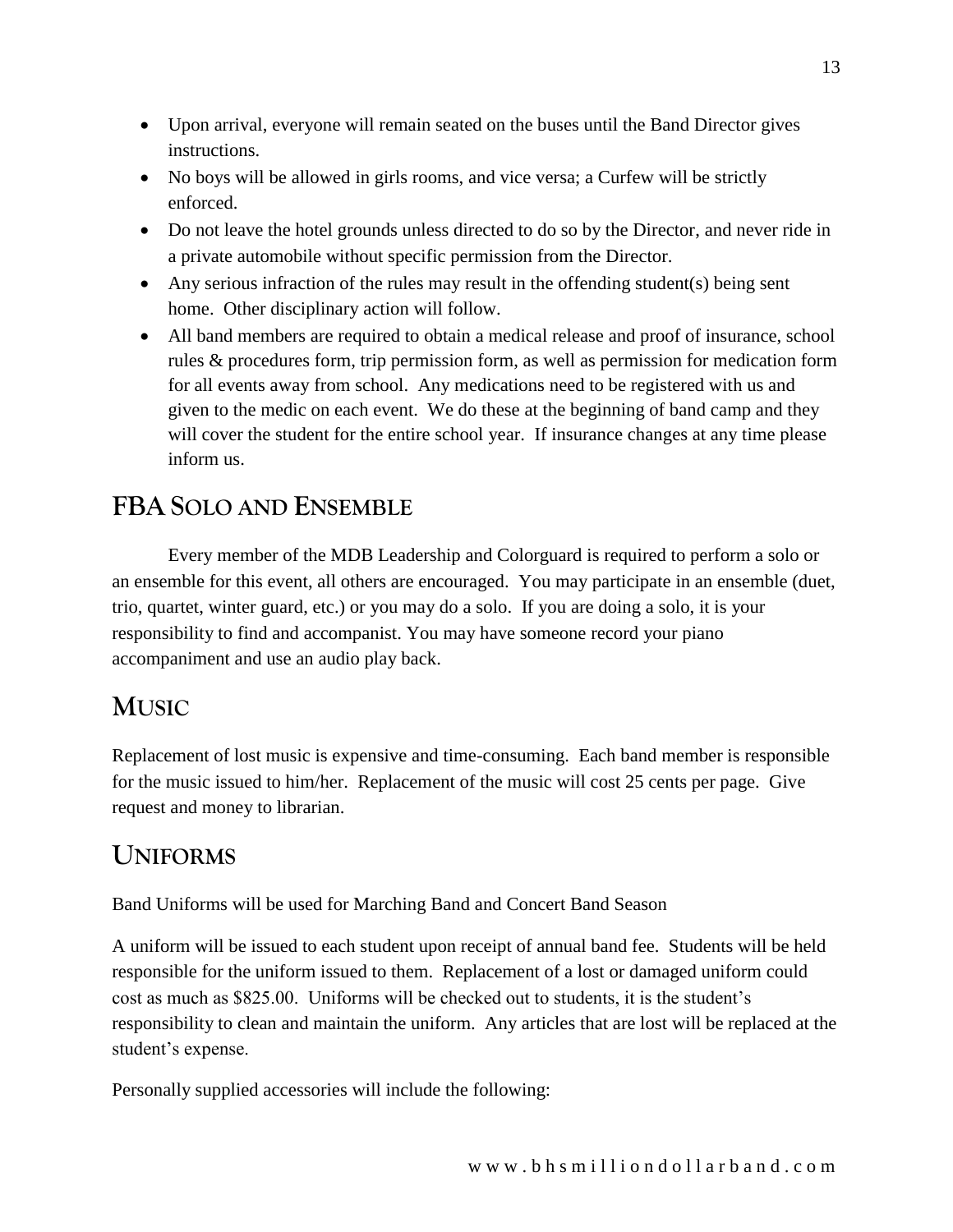- Black DSI Velocity Band Shoes
- Solid black dress socks
- Practice Uniform (Shirt & Shorts)
- Your first pair of white gloves will be provided for you, but if you need any extra you may purchase them from the uniform officer or director.
- Hats must be worn at the correct angle.
- No jewelry (except Senior Class rings, seniors only) is allowed.
- No hair ornaments (except Colorguard Uniforms) are allowed.
- When in public, the uniform must be worn correctly and in its entirety.

## **STUDENT LEADERSHIP**

The MDB will have, as a governing body, a council composed of the following officers, to be elected by members of the organization or appointed by the director.

| <b>Band Council:</b>   |                           |
|------------------------|---------------------------|
| Band President(s)      | <b>Percussion Captain</b> |
| Band Vice President(s) | Librarians                |
| Drum Major             | Crew Chief                |
| Colorguard Captain     | <b>Section Leaders</b>    |
| Secretary              |                           |

The duties of the council are to govern and act as a legislative, executive and judicial body. The Band Director will at in an advisory capacity. The band captain will preside at all meetings of the council or band; the 1<sup>st</sup> Lieutenant will act in the absence of the band captain; the secretary will keep minutes of all meetings. Failure to meet the criteria will result in reprimand and risk of losing the student's leadership position.

All Band Council members must:

- Make any addition or revisions to the band handbook.
- Conduct a hearing for any member of the organization for any infraction of the policies and regulation.
- Offer advice and solutions for the above.
- Act as leaders of the organization.
- Maintain a positive, responsible attitude
- Arrive at least 15 minutes early
- Attend the scheduled officer meetings
- Be dismissed last from all activities
- Maintain academic eligibility
- Avoid school disciplinary action
- Study privately, if possible
- Attend summer leadership camps and workshops.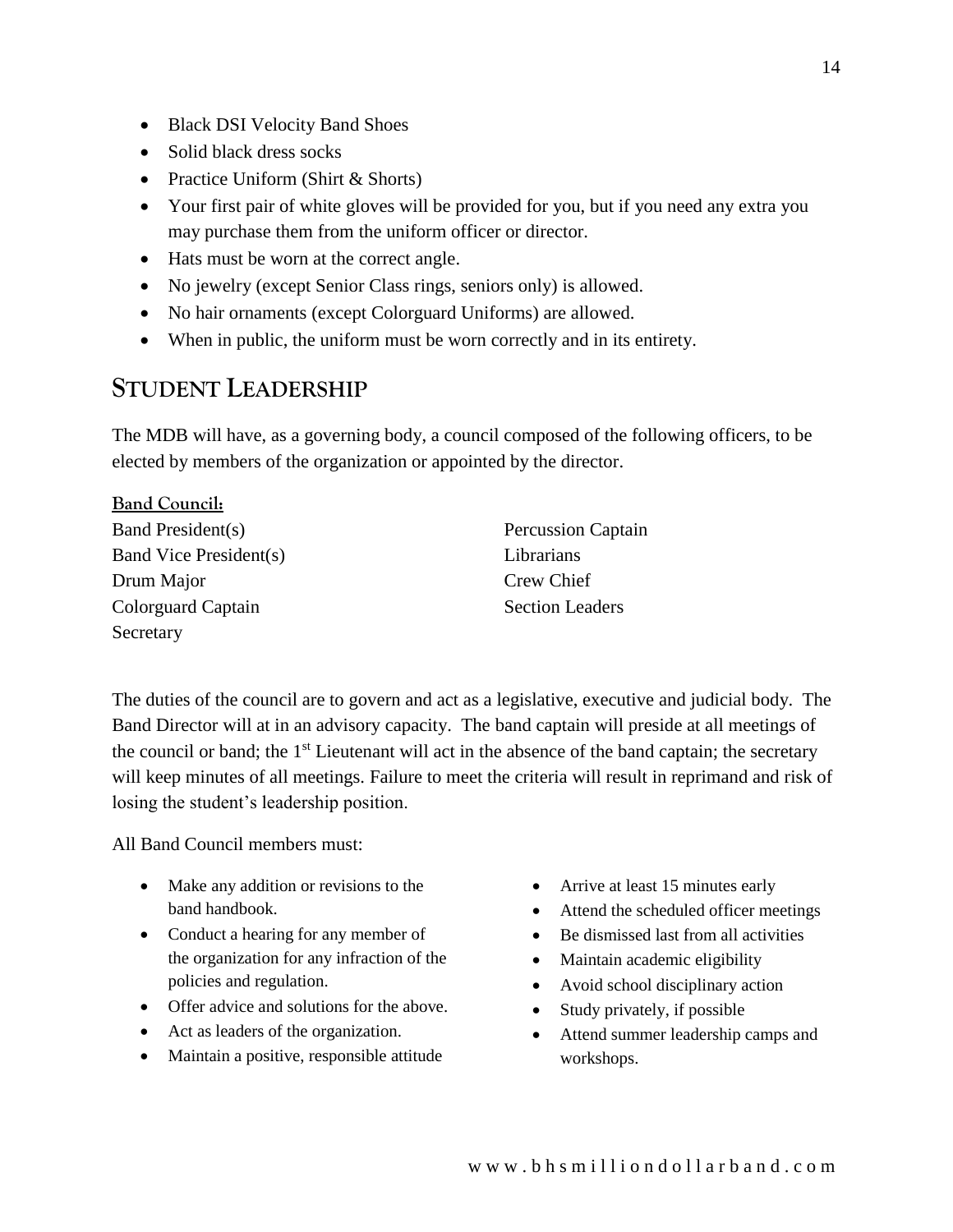## **STUDENT LEADERSHIP SELECTIONS & DUTIES**

Officers will be nominated by themselves. Speeches are required by all nominees prior to the demonstration of leadership an assumption of responsibility. Election of officers will be held in April, and all captains will be announced before the last business day in April. Duties can be found more specifically with the director or the student leader themselves.

#### **Band President(s)**

The Band President is the highest ranking officer of the band. He/She must be a senior and should be an outstanding member of his/her class and section. Band Presidents serve as bus coordinator and holds inspections before all events, as well as maintaining discipline and promoting band activities

#### **Band Vice President(s)**

The Vice President is the second ranking officer of the band. He/She must be a junior or senior. The Lieutenants must assist the Band Captain in all of their duties, as well as maintaining checked-out items such as equipment, uniforms, and hat.

#### **Drum Major**

The Drum Major is an appointed officer and may come from the junior or senior class. He/She is the highest ranking officer of the Marching Band and a high ranking officer of the Concert Band. He/She should attend a summer leadership/drum major camp deemed appropriate by the director. Drum Major(s) must check the band room before and after each performance as well as assume ALL officer duties. Drum Majors must be able to conduct any time called upon.

#### **Colorguard Captain/Co-Captain**

He/She must be a junior or senior and should be an outstanding member of his/her class with ample experience in the MDB. He/She should attend a summer leadership camp deemed appropriate by the director. Along with helping distribute needed information to the colorguard section, they must serve as a model of character for the colorguard members.

#### **Percussion Captain**

He/She must be a junior or senior and should be an outstanding member of his/her class with ample experience in the MDB. He/She should attend a summer leadership camp deemed appropriate by the director. Along with helping distribute needed information to the percussion section, they must serve as a model of character for the colorguard members.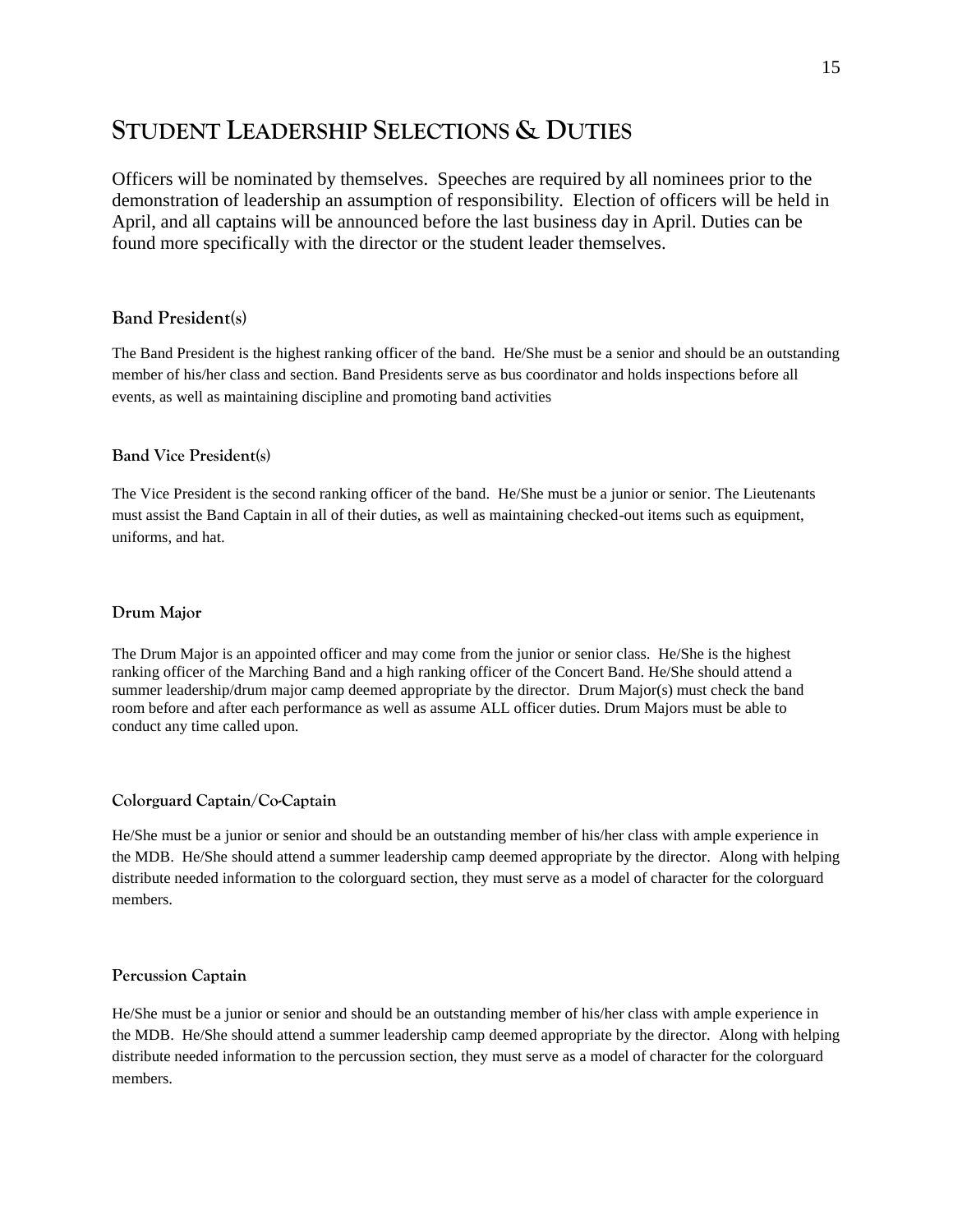#### **Secretary**

The secretary is the sixth ranking officer of the band and must be available to work every day in the band room. Duties of the Secretary include recording attendance at all band rehearsals and functions, sending thank you notes when needed, assisting with general record keeping, and keeping record at any Band Council Meetings

#### **Librarians**

The Chief Librarian must be a well-organized person willing to spend much time in the band room. This officer will also be assisted by a asst. librarian. Librarians need to keep the music library updated, issue and check in all music, and handle the copying of all parts.

### **Crew Chief**

The Crew Chief is in charge of organizing the loading and unloading of buses as well as leading the Field Crew. Crew Chief needs to ensure the band has water, and afterwards must conduct a check for missing and left items.

#### **Section Leaders**

The Section Leaders are an essential asset to the function of a great band program who will serve on the Band Council. Duties of the Section Leaders include supervising sectionals and helping make sure that the section has water for each football game. Be the role model for the section (playing, marching, attitude, etc.) and constantly monitor the section for following the rules of rehearsal. After each practice or performance, check the band room, bus, stadium, etc., for any items left behind.

## **LETTERING IN BAND**

To be able to receive a band letter, one must meet the following criteria:

- 1. Bandsmen will be in the Bay Band for the Full year
- 2. Bandsmen will maintain a 4.0 GPA in Band/Colorguard Classes
- 3. Bandsmen will not have been in ISS or OSS the whole year
- 4. Bandsmen will not have an **unexcused** absence from any rehearsal
- 5. Bandsmen will **not have missed** a performance, **unexcused or excused**
- 6. Bandsmen will have auditioned for the Bay County Honor Band
- 7. Bandsmen will have participated in FBA Solo & Ensemble Festival. They will perform a solo, duet, or trio and received a Superior.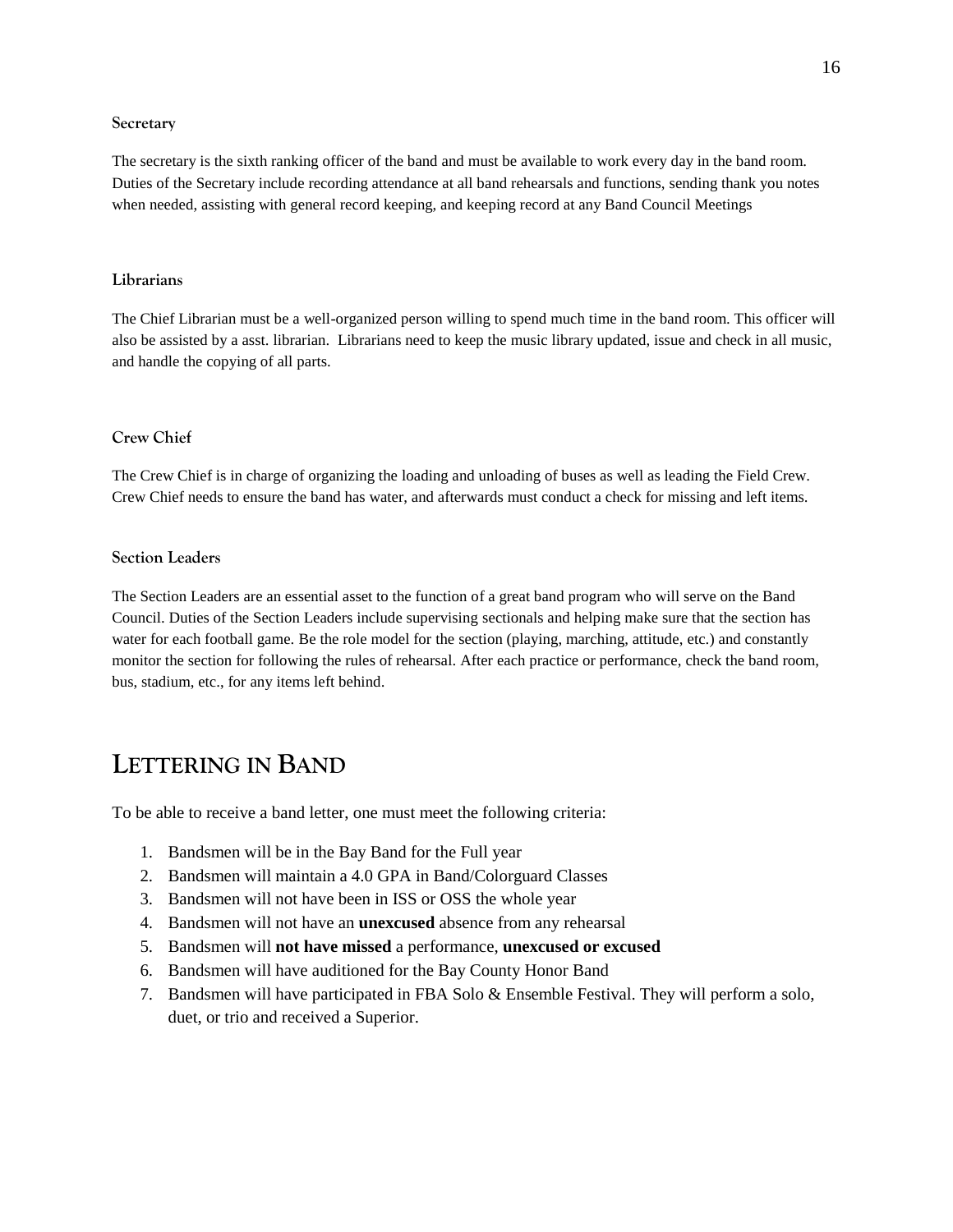## **PHONE USAGE**

There should be NO recreational phone usage from the beginning of each class, rehearsal, football game, and concert, until the dismissal or a break is called. If a student needs an exception to this rule, please inform the band director PRIOR to getting caught with a cell phone. The MDB Cell Phone procedure will go as follows:

1<sup>st</sup> Offense: Warning

2<sup>nd</sup> Offense: Confiscation of Phone for the Rest of the Event

3<sup>rd</sup> Offense: Parent/Guardian Meeting

## **INTERNET & SOCIAL MEDIA GUIDELINES**

By joining the "Million Dollar Band," you become a representative not only for the band, but also of Bay High School. The Internet allows you to have freedom to manage your lifestyle to a far greater degree than you have experienced in the past. It is essential that this freedom be handled in a responsible manner so as not to jeopardize your opportunity to obtain maximum results from your high school experience. It is important that your personal conduct demonstrates good judgment. You are expected to behave both on and off campus in a manner which brings credit to the "Million Dollar Band" and Bay High School as a whole. **You are responsible for your own behavior; be aware of the image you're creating.** 

**Internet policy:** Posting any **pictures** or **statements** on social networking (and other) sites that are harmful to the reputation of the "Million Dollar Band" will not be allowed by any member of the band. Examples of activities that could be deemed inappropriate include but are **NOT** limited to:

- Visible/identifiable alcohol and other drugs and paraphernalia;
- Sexually provocative and explicit photographs;
- Vulgar/obscene languages or gestures;
- Comments that ridicule, mock, or criticize any person or groups of people.

Band members that do not follow the internet policy will be, upon review by the Director of Bands, dismissed from the band. All membership privileges will be revoked upon dismissal.

## **BAY HIGH "MILLION DOLLAR BAND" BOOSTER CLUB**

The Parents and friends of the band member's ant Bay High have for many years maintained the Band Boosters Club. The boosters have consistently supported the music groups and guard groups a have rendered invaluable financial aid and parental backing. The success of the Bay High Band is due, in large part, to the active participation of the band boosters. Some of the objectives of the Boosters are:

• To arouse, stimulate and maintain an enthusiastic interest in all phases of the instrumental music department at Bay High School.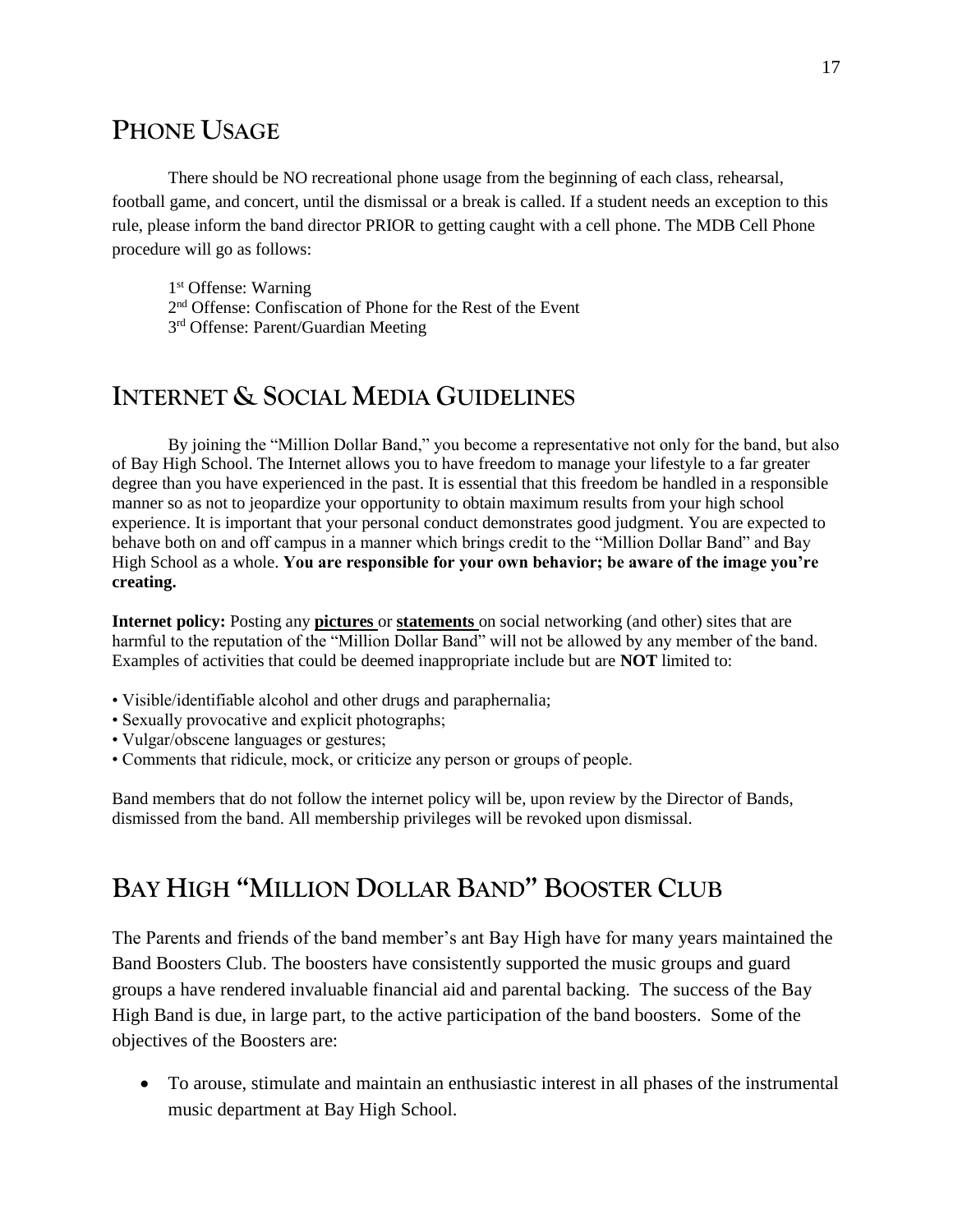- To cooperate with those in charge of the instrumental music department and the School Board to the end that this department be brought to and kept at the highest possible degree of efficiency.
- To develop a closer relationship between parents and the school, fostering the musical interests and education of the children, and stimulating the knowledge, performance and appreciation of finer music.
- To assist in the purchase of instrument, uniforms, and other equipment not regularly provided for the in the school budget.
- To augment or encourage educational trips, exchange programs, or concerts that are approved or sanctioned by the school.
- To aid in chaperoning on band trips.

Booster Dues are to be set for the following year at the April Booster Meeting. The current dues are \$10 a person.

# **CHAPERONING EVENTS**

Any Chaperone for MDB events must follow certain guidelines to maintain professionalism around the students.

- Once a Chaperone is signed up for an event, every step necessary needs to be taken to assure they will be at that event. If something prevents them from being there, a replacement chaperone needs to be found and the director and Chaperone Chair needs to be informed.
- Only use professional language no foul language or inappropriate humor, and be sure the students in your care to do the same.
- Please do not discuss political, social, economic, and religious opinions, regardless of how strongly you or the students around you feel about them. The MDB is not a place for division in any of these categories.
- On trips, please make sure to keep good "tabs" on the students assigned to your care. Students need to checking in with you often, or in your direct line-of-sight.
- Please refrain from any alcohol and tobacco use while serving as a Chaperone of the MDB. This aligns our chaperones with Bay District and Bay High School Policies.
- Chaperones may NOT administer medication to any student except their own. Medication needs to be registered with the director and turned in to the medication handler for that trip, if applicable.
- If transporting students in a personal vehicle, a driver's license and insurance card needs to be on file with the director and written permission needs to be granted from every student in your care.

\*\*Remember, these students are teenagers. They have not all been raised like your child, and will not all behave like your child.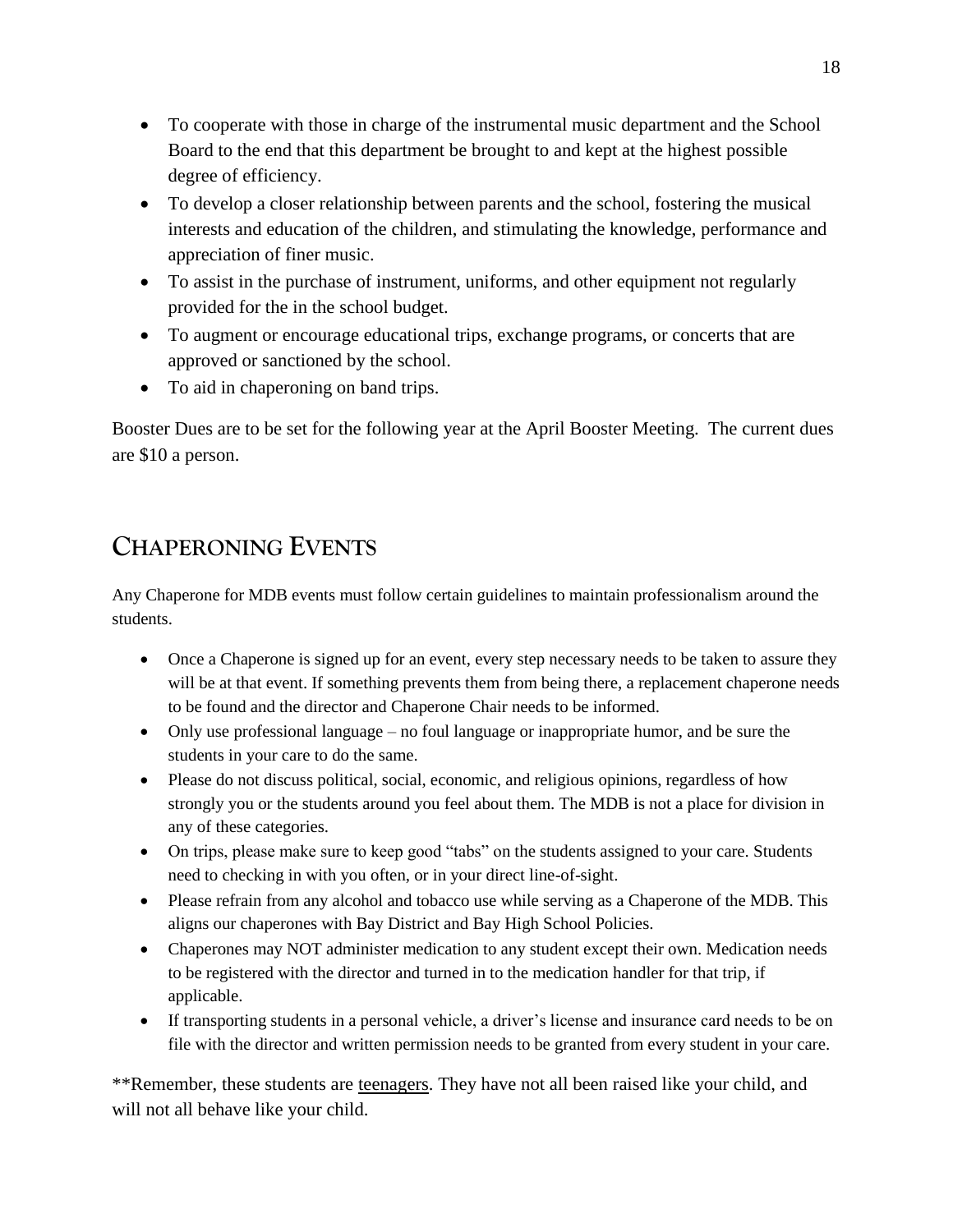# **COVID-19**

The Coronavirus Outbreak has caused mass confusion and high tensions. These are the guidelines that will be followed. *These guidelines may be altered at any time due to reports and directives from Bay High School, the Bay District School System, and the Florida Department of Education.*

- Every person on campus will fill out the QR form contained the questionnaire, this will require their temperature to be taken.
- All doors are One-Ways. These are clearly marked. Please follow these to the best of your ability.
- Facemasks are to be worn at ALL times, except for eating and playing.
- Students will be in small cohorts and need to remain in those cohorts at all times.
- Students will maintain 6' distance at all times.
- No more than 50 at a time are allowed in one location outside.

Regardless of the steps we take, unfortunately some of our students may be infected with the virus. The Million Dollar Band, and Bay High School, cannot be held responsible for any diagnosis.

We will get through this, and the music will live on. If we all work together, we can weather any storm. So…

## **Bring The Rain.**